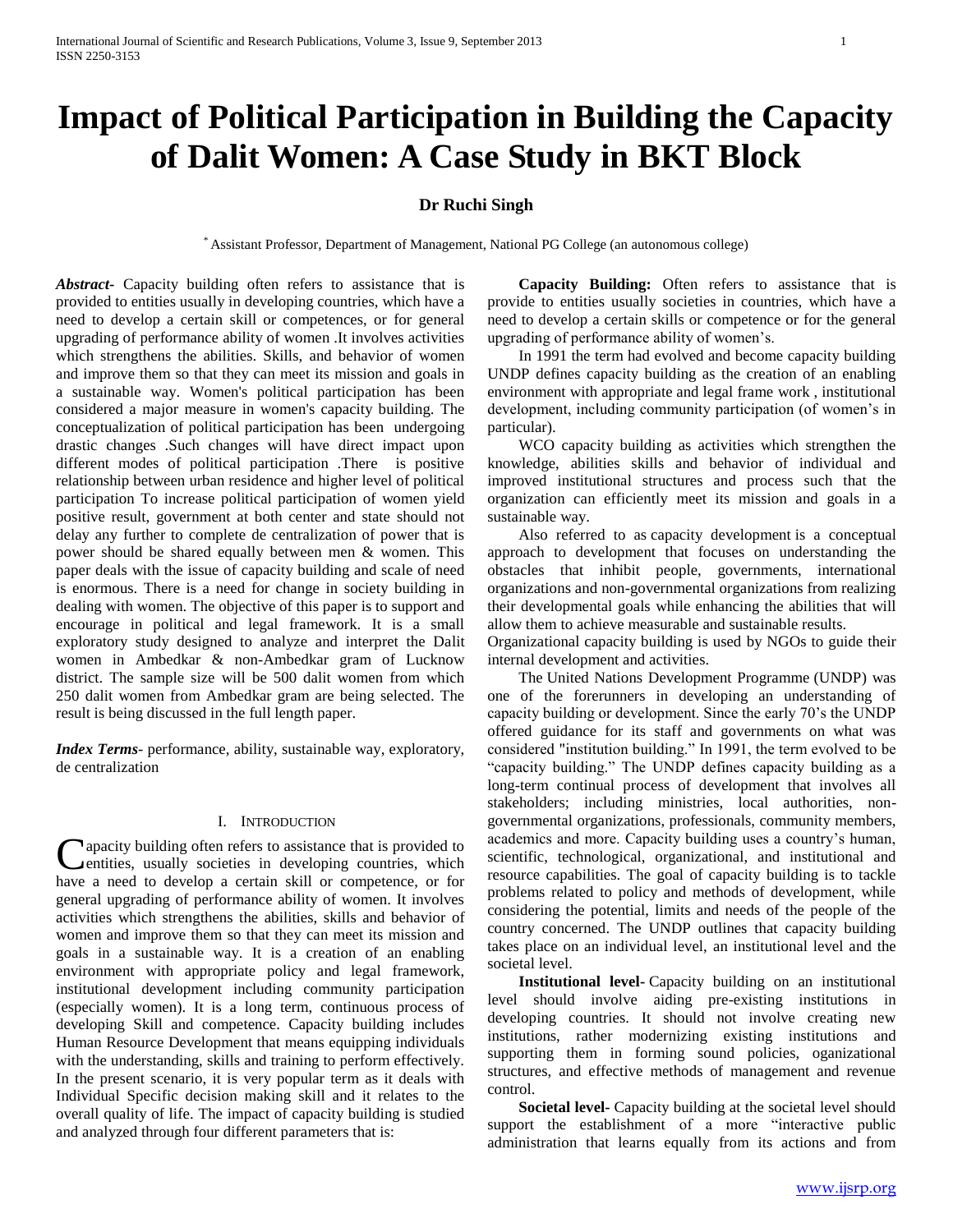feedback it receives from the population at large." Capacity building must be used to develop public administrators that are responsive and accountable.

 **The World Customs Organization**-an intergovernmental organization (IO) that develops standards for governing the movement of people and commodities, $\frac{[2]}{]}$  $\frac{[2]}{]}$  $\frac{[2]}{]}$  defines capacity building as "activities which strengthen the knowledge, abilities, skills and behavior of individuals and improve institutional structures and processes such that the organization can efficiently meet its mission and goals in a sustainable way."It is, however, important to put into consideration the principles that govern community capacity building.

#### II. CONCEPT OF POLITICAL PARTICIPATION

Women's political participation has been considered a major measure in women's capacity building. To increase political participation of women yielded positive result. Government at both center and state should not delay any further to complete de centralization of power that is power should be shared equally between men & women. Allocation of funds for time series evaluation policy can promote women's political participation. The programmes that create greater political leadership for women to measures women's capacity building participation. Women in political activities are evaluated through women in parliament judiciary and in local bodies. It is also now often pointed out that several programme like Mahila Samakhya Swarnjayanti gram Swanoygar yogana (SGSY) Indira Awas Yogana (IAY) are being enforced for the upliftment of women and their active participation. Initially excluded women, but due to demands from women nationalists he later realized the power of women organizers at the local level. His inclusion of women, however, was not located within a gender equality framework, but was a means to achieving a stronger and unified Indian state. The inclusion of women in the nationalist movement was also to debunk the British colonial assertion of "needing to save the poor, vulnerable women" of preindependence India.

As in many nationalist movements, women in India took part in the struggle, in turn propelling a women's rights movement. And, as seen historically in many post-colonial countries, the nationalist women's movement in India was confronted by the rebuilding of a patriarchal nationalist state. Women revolutionaries gave way to their male counterparts who (as a result of Partition politics) created a strong, male, and Hindu "New India".The first post-independence Lok Sabha (the People's Council or the Parliament) had 4.4% women. The period between the early 1940's and late 1970's saw an emergence of the Indian women's movement, but it was not until the 1980s that the women's movement gained real momentum.

In the last two decades since the reservation for women in elected Panchayats was passed, many studies have been conducted to look at the impact of this policy. A survey conducted in 2008 yielded that women made up close to 50% of all the village councils across the India. The number of women representatives has certainly increased at the grassroots level; however, questions still remain regarding their decision-making power within the councils. A study in West Bengal and Rajasthan by the Institute of Management Studies (Calcutta) and the

#### III. OBJECTIVES

The objective of study is to contribute to the process of organizational change & development or the institutionalization of gender perspective in organization & society by supporting women by following:

(1) Training & developing the women through education system.

(2) Supporting women through confidence building

(3) They should be encouraged & participated in political in political & legal framework.

(4) They should be provided a supportive institutional mechanins for their advancement

(5) To analyze transform programmes & organization by strengthening the position of women in community.

(6) To create an environment through positive economic and social political for full development of women to enable them to utilize their full potential.

(7) These would be significant relationship between the parameter used and their influences.

#### IV. REVIEW OF LITERATURE

Research and Development in the Subject: Research have significantly added to the concept of capability building and the influence has been defined very clear. Various studies has been conducted on this area and organization focuses on promoting well being encouraging empowerment and participation and seeks to address the core factors resulting in poverty and distress . Salamon etal (2003) states that capacity building is defined by the organization and it can meet the needs of community.

Sector development policy team (2004) defines that voluntary and community sector is the heart of building strong, sustainable, connected and empowered communizes.

De vita & fleming (2001) contributed at the risk of social exclusion and spend a considerable amount of time pursuing short term grants to provide services to tackle problem that an complex and takes years to address .Existing research & anecdotal evidences suggests that many voluntary & community sector organization work for the upliftment of Dalit woman .

MC Rhee and bare (2001) specifically states capacity building is an empowering activity that strengthens the ability of community to building their structure system people and skill so that they are better able to define & achieve their objective engage in consultation & planning, manage projects & take part in partnership and service delivery.

Saloman etal (2003) states that organizations with in the voluntary & communing score provide services that meet fundamental needs of communities. They also play a essential role with in society by identifying & advocating on behalf of unaddressed problem.

Baris (2001) states that in recent years pressure to improve and demonstrate effectiveness of capacity building.

Sector Development policy team (2004) summarized the common area of capacity building like employing & developing work force, improving performance, evaluation, monitoring, &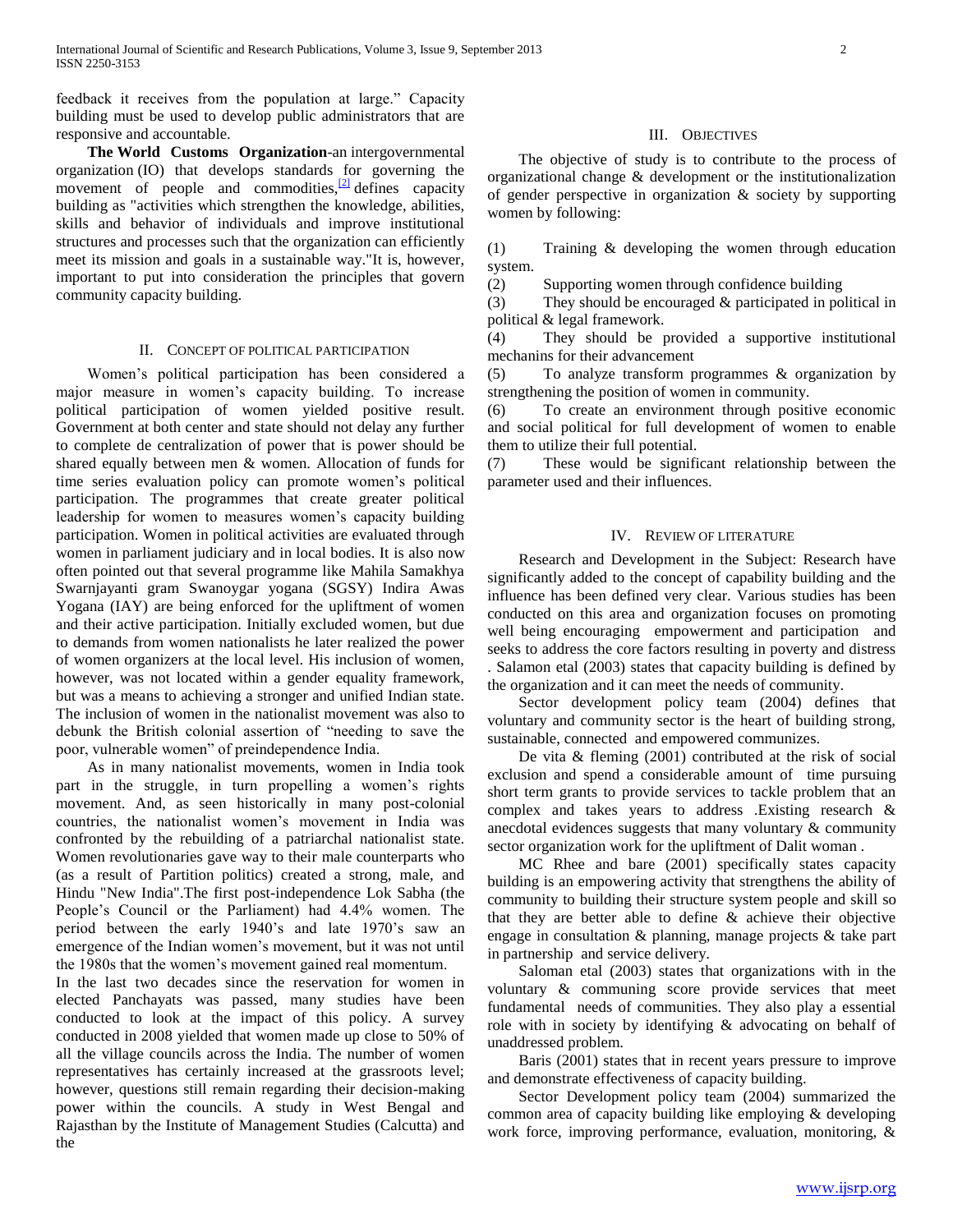quality assurance. Existing research and commentary supports the conclusion that capacity building for Dalit sector is largely & sporadic & uncoordinated.

This result continues to struggle fundamentals needs of communities with minimal resourcing & support . A coordinated & well managed capacity building approach responds to the case need of sector over a long period with a sustained improvement in operation of sector. It will guarantee better use of the funding provided to the sector and more effective outcome in terms of the communities being served.

Review of literature is a vital part of any research. It helps the researcher to know the areas where earlier studies had focused on and certain aspects untouched by them. There have been numerous thought-provoking studies on human rights violation against women and dalits. A look at the studies shows that violations against women and dalits are increasing day by day in the local and global context.

Women have always been treated differently, whereas men have claimed all rights they have denied them to women. Religion has also helped in perpetuating the denial of equal rights to women. They have also been subject to socio-economic and cultural deprivations. They have been vulnerable to violence and exploitation such as harassment, taunts, abuses, battering, molestation, rape, dowry deaths, sati, mental and physical torture. In many countries, women are dehumanized, forcibly married, sold off and subject to all kinds of humiliation. Caste system is peculiar to India. Here people are branded as untouchables, denying them the right to live as human beings. They are oppressed, suppressed and marginalised by the socalled upper caste people. A dalit is denied all human rights while alive. The caste people do not spare a dalit even after his death. The dalits in India, who are the most disadvantaged and stagnated group, are serving mostly under caste Hindus. As the dalits don"t have a strong national political party of their own to influence the ruling party, there is none to fight for their rights. Religion seems to sanction and sanctify both the caste system and untouchability. Violence, discrimination and abuse against women and dalits should be eliminated. Governments, private organisations and individuals have been fighting against these evils, but not with much success. Education and enlightenment can go a long way to break the social, economic and cultural shackles that have bound women and dalits. Not a day passes without papers reporting violation of human rights. Human rights violation has become a worldwide phenomenon and is increasing day by day, i.e. developing countries like India, which boasts of "unity in diversity" witnesses such violations almost everyday. Women, children, dalits, adivasis, minorities and other marginalised groups are discriminated for no fault of their own. It is true that many countries, including India have enacted legislations with the sole aim of putting an end to such violations. But quite sadly one does not find any decreasing tendency in the occurrence of human rights violation. Mander (2008) argues that employing manual scavengers to clear human excreta is punishable under the law. Yet, many institutions, private and public, continue to do so. Manual scavengers themselves do not speak out because of shame and fear of losing even this frequently insecure source of livelihood. Instead they remain trapped in a vicious cycle of intense stigma, segregation, poor health and education, destructive coping strategies like alcohol and drugs. Rajkumar (2006) also asserts that this was the first time, the National Human Rights Commission examined the issue of corruption from a human right standpoint. The gravity of human rights violation resulting from corrupt practices is no less than that of custodial violence or any other form of violation of civil, political, economic, social and cultural rights. Kaarthikeyan (2005) discusses a variety of issues including poverty, gender justice and child rights. Role of police as protectors of human rights is highlighted by him. He shows terrorism as the gravest violation of human rights. To him custodial justice and role of law enforcement agencies in protecting human rights, without committing excesses, are necessary for a good social set up. Chaudhary (2005) states that human rights and poverty are interrelated. Of course, there is organic interface between the two in the negative sense because poverty and violation of human rights go hand in hand but poverty is not the only manifestation of violation of human rights. The causative factors contributing to the gross violation of human rights are both historical and contextual as well as global and local in nature. Malhotra et al., (2005) point out that in a country, in spite of various constitutional safeguards, violation of human rights takes place every day in a variety of forms. These violations include breach of civil, and political rights, discrimination against minorities, women and weaker sections of society like scheduled caste and scheduled tribes, arbitrary arrest, torture and death of suspected culprits in the police custody, female infanticide, killing of suspected militants in police custody, religious violence, child labour, ethnic killings and kidnapping for ransom. Moreover degraded or polluted environment itself is a human rights violation. It is time to recognize that those who pollute or destroy the natural environment are not just committing a crime against nature but are violating human rights as well.

Shankarjha (1998) explains that even today, various forms of violence against women are manifested themselves directly in foeticide, female child killing, bride-burning dowry-murder, wife battering, abduction, eve-teasing, verbal abuses or verbal rebukes. Women on many occasions are victimised by all sorts of discriminations, deprivations and obstructions. It is upheld by Bhambri (1997). Banerjee (1993) states that molestation and rape, sexual harassment and wife abuse; bias against the girl child are a global phenomenon, and India is being no exception. Male characteristic milieu has reduced her status to a plaything of men's whims and fancies. Gang rapes and custodial rapes, molestation, eve-teasing, bride burning, child and sexual abuse, prostitution, dowry, wife battering, domestic bias and social injustice take a heavy toll on Indian women. Sexual harassment outside the house is of the major atrocities. When she complains of harassment, no one believes her, and then the second thing she encounters is the doubt cast on her moral character. Sahay (1991) highlights that as young girls they are loaded with the albatross of guilt about being female. Much of our folk music and dance and Hindi films perpetuate the theme that a girl child is a burden to be got rid of.

Bindel (2008) states an incident that happened in South Africa wherein four women wearing miniskirts were sexually assaulted at a taxi stand in Johannesburg by a group of men. They were forcibly stripped and paraded naked. Such a type of public assaults on women is a cause for concern of everybody. Reddy (2008) explains that eve-teasing has become a perennial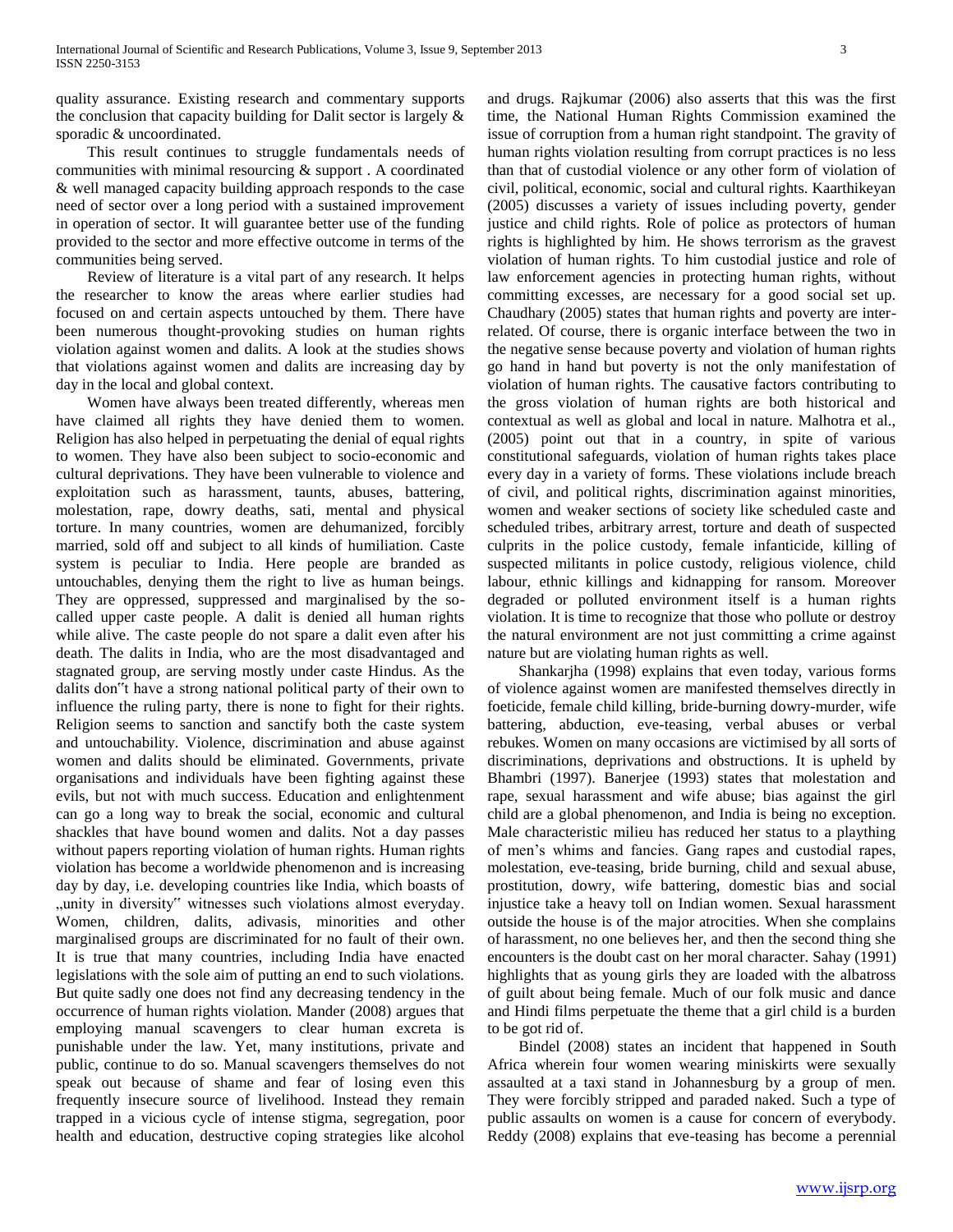problem for women. They are not able to stand at public places like bus stops, but even inside the bus, at cinema halls and markets peacefully, because the eve-teasers who pass comments at them.

Veer (2004) explains that eve-teasing which involves the verbal and physical harassment of women is the scourge of the urban society. A woman can not go out in the street without fear of being harassed. In crowded places, very often women are subject to physical harassments. The miscreants hurl indecent remarks. There is no woman who has not suffered this menace of society. In daily life if not all men are potential eve-teasers, all women are potential victims. All women suffer from the fear of being teased, irrespective of her age, health, appearance and mental state. Also he explains that eve-teasers are everywhere, on the campus, in the markets, in parks and in buses. In educational institutions, eve-teasing hinders healthy academic atmosphere and damages the career of girl students. Eve-teasing is a group activity and often it leads to severe complications. On several occasions eve-teasing led to communal disturbances. Some recent news report that eve-teasing is also committed by professionals. They play with their subordinates, working women in 44 lighter form and watch the response of the opposite sex in this regard. Kahol (2003) who expresses the same view. Shankarjha et al., (1998) explain that women, on many occasions, are victimized by all sorts of discriminations and deprivations. These incidents may occur in all places including her home, offices, industries and even public places. Men are always considered a stronger and superior sex. They have been led to believe that dominance over the "weaker sex" is their birthright. Maladjustments between husband and wife result in violence against women. Bahl (2008) argues that patriarchy is the main reason for violations against women. The social structure and cultural system that are keeping Indian women subordinated are perpetuating violence against women, not only during their lifetime, but even before they (girls) are born. Arora (2008) observes that women were affected by violence because of their silence and compromise. Women from comparatively conservative backgrounds gradually learn to adjust to every kind of environment. It has been deeply ingrained in her that a women must learn to compromise. Bindel (2008) asserts that the way in which woman dress is one of the causes for women right violations. Tight jeans, miniskirts, bell bottoms, projection of breasts, high heels, birhgtly coloured lipstick are seen as objects of provocation that stimulate men to commit rape. He argued that women make themselves vulnerable to assault and rape because of their provocative dress code.

Worth (2008) points out that the young girls below the age of 10 are sexually abused and beaten. Also they are motivated for child marriage. All these are due to poverty, their parents also accepted it against their will. Ghatnekar (1997) says that the contemporary Indian films have failed to project a correct image of women. Current cinema has corrupted the minds of the youth to participate in anti-social activity, sexual violence and crime in the society. Neeraja (1997) and Virk (1996) have also expressed the same view. Seshagin (1997) tells that we are also finding an increasing amount of violence shown on T.V and cinema. Visual media only reflect what is already taking place in society. A criminal is not necessarily inspired by films. Wife beating and domestic violence on women is nothing new in India. A wife is

considered her husband"s property and outsiders cannot interfere, no matter what tortures are inflicted by the husband. Violence is becoming the means for gaining power and wealth. So the media cannot be wholly blamed for contributing to violence against women. But, she concludes that there is a lot of scope for the visual media to contribute in building a society where a woman is honoured and respected.

Regunathan (2008) says that dalit Christians of about 150 families complained that they were discriminated against in offering worship at the Annai Sahaya Mary Church at Eraiyur, a village in Tamil Nadu. Since Vanniyar Christians constituted a majority, numbering about 2000 families, they got preference in all Church functions and dalit Christians were relegated to the background. Wankhede (2008) points out that the underprivileged sections, especially, the "bahujans" and the "dalits" have had a history of struggle in challenging given identities and furthermore constructing their own alternative identities and political concepts to fulfil the requirements of contemporary times. In this discourse, dignity of the self became the outcry for targeting the nature of the existing social control. According to Venkatesan (2008) it is very clear from the report given by Justice Lakshmanan that in India about 13 lakh of people carry human excreta on head for disposal. It is rampant in Delhi, Madhya Pradesh, Uttarpradesh, Maharashtra, Rajasthan and Bihar. He further says that carrying of human excreta on head is the most inhuman. One can easily understand how dalits are treated in India from the incident narrated by Menon (2008). She points out that the school at Krishnagiri in Tamil Nadu, students and answer sheets were purified by sprinkling cow urin as a dalit person occupied the headmaster post for a very short period. The high caste people did this purification after the transfer of the headmaster to another school.

Gunasekaran (2008) illustrates the violence against Dalits at Salarapatty in Coimbatore. A mob of caste Hindus ransacked more than 10 tiled houses and two motorcycles were smashed. Fifty dalit students were not able to attend classes. The violence is due to the opposition shown by certain dalits for the two tumbler system practised in this village. Karthikeyan (2008) points out that in Uthapuram in Madurai district where Caste Hindus of the village have electrified a 600 metre long wall which passes through the area of common use by people of all castes. The wall is intended to block common entry points, thereby preventing the dalits from mingling with caste Hindus. Access to common property resources is also being denied to dalits in that area. Kumar, S.V., (2008) states that a dalit official is not free from caste based violence by referring an incident in Kanyakumari district. Kanungo (2007) explains that in Vaso village, Gujarat, the upper caste Hindus did not allow the lower caste people for performing the last rites of a dead dalit man at the panchayat crematorium. A notice at the site pronounces "members of lower castes should take their dead to other locations. This speaks how caste Hindus do not spare a dalit even after his death. His article tries to make a bold attempt in unfolding the contradictions and collaborations between dalits and hindutva, from the vantage points of theory as well as practice. Menon (2007) explains that in Nagpur, dalits were attacked and assaulted by the caste Hindus, cight of the 11 accused were arrested and released on bail soon after. They roam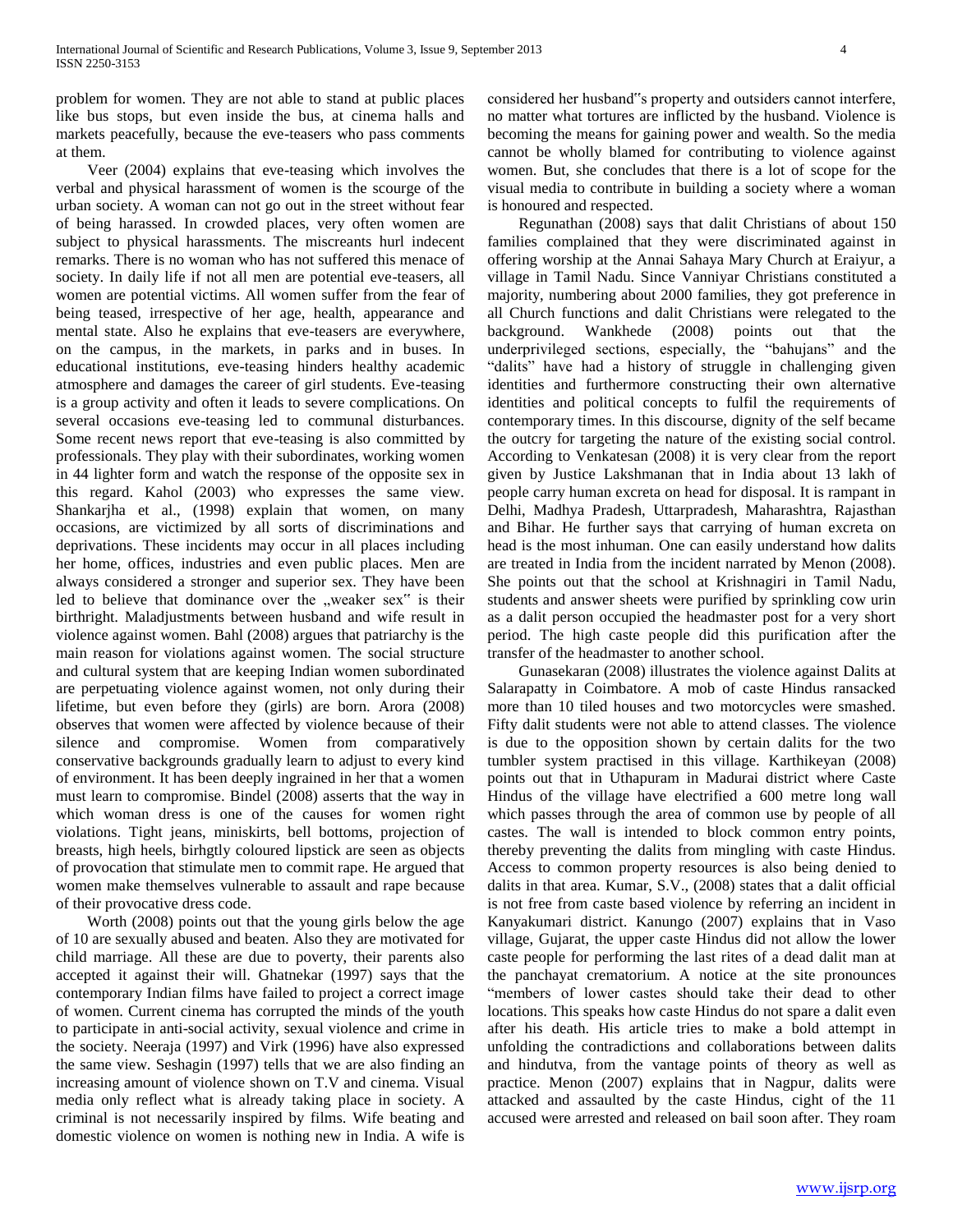freely in the village and threaten the dalit families. It makes dalit families more worrisome.

The political participation sr the political behavior of human beings just like any other aspects of human behavior take place in a given socio-cultural setting. It implies that the political participation is affected by social structure, economic development and historical factors joining together. The political behavior of Muslim women should be understood in the Islamic perspective. It is observed that Islamic has given equal status in matters of religion and religious observations to men and women but politically they are unequal oness2 Marcia Lee believes that, lack of female participation in politics stems from three factors, namely, children at home, fear o ' sex discrimination and perceptions of women that certain things are not proper to do." The generally accepted sex - role socialization process is considered to be advantageous to males in the field of political participation although women may be interested in politics. The Indian society is full ocparadoxes. On the one hand, foreigners come in hordes to our country in search of spiritual solace but on the other hand, Indians rank among the most count project the world. Again, on the one hand, India is spending millions, nay, billions to send satellites to space to prove its scientific prowess but on the other the state can not provide almost half the population with the basic necessities of food, education, health and shelter.The same paradox exists in the case of women too. On the one hand, the scriptures put them on a high peclestal. An old Sanskrit proverb is that, where the women are held in reverence there do the gods reside. The traditional belief in the Indian society is that, a society gr,Jws if the women grow, if they partake of the spirit of progress, for they are pro\,erbial domestic legislators, they are the matrix of social life.j4 In the Indian mythology, even God is regarded as half man, half woman-'ardhnarishwara'. On the other hand, according to the UNICEF's recent international report, "The Progress of Nations 1997", more than 5000 dowry deaths occur every year in india. "Women's lives in India and the world over are circumscribed by what can be termed as five 'Ps' Patriarchy, Productive resources access inadequacy, Poverty, Promotion advancemen the world's work. In exchange they receive only 10 percent of all the income and own a mere one percent of all the world's means of production. It is a fact that the real social status and the real level of political participation of women cannot be analyzed in isolation. On the contrary it is interlinked with the socio-economic conditions, political climate and inequalities inherent in the traditional social structure, its norms and values, customs and rituals. All these factors together determine the actual social status of women. Not only that, women's status differs according to region, caste, class and religion and also on considerations of tribal, rural and urban areas." The status of a person is a great force in participating wholeheartedly in the developmental process. In the case of women, their inferior status relegated to them due to fundamentalism of tradition and religious beliefs blocked them iiom active participation in developmental process. Historically women are supposed to carry forward the traditions, norms and the values of society. The proctss of socialisation that they undergo in their families does not prepare them for nontraditional roles. Now, it is reasonable to enquire about what the mainstream Indian culture expects a woman to be. In order to get a satisfactory answer to such a question, one will have to go

through the corridors of the history of India .The political participation and behavior of human beings just like any other aspects of human behavior take place in a given socio-cultural setting. It implies that the political participation is affected by social structure, economic development and historical factors joining together. The political behavior of Muslim women should be understood in the Islamic perspective. It is observed that Islamic has given equal status in matters of religion and religious observations to men and women but politically they are unequal oness2 Marcia Lee believes that, lack of female participation in politics stems from three factors, namely, children at home, fear of sex discrimination and perceptions of women that certain things are not proper to do.

The generally accepted sex - role socialization process is considered to be advantageous to males in the field of political participation although women may be interested in politics. . On the one hand, foreigners come in hordes to our country in search of spiritual solace but on the other hand, Indians rank among the most count project the world. Again, on the one hand, India is spending millions, nay, billions to send satellites to space to prove its scientific prowess but on the other the state can not provide almost half the population with the basic necessities of food, education, health and shelter.

#### V. SIGNIFICANCE OF THE STUDY

The study of capacity building has its own importance in the following area

(1) Organizational change and development

(2) Involvement of women in community growth & development (3) Providing financial assistance to women so that they can control over resources

(4) Human resource development relates with enhancing the knowledge, skill and abilities of woman.

(5) Providing a supportive environment to carry out duties & responsibilities very efficiently & effectively.

- International Status
- National Status
- Significance of the study

### VI. SAMPLING METHOD

It is a small exploratory study designed to analyze & interpret the Dalit woman in Ambedkar & non Ambedkar gram of Lucknow district. The sample size will be 500 Dalit woman, and of which 250 dalit woman from Ambedkar gram and 250 dalit woman from non Ambedkar gram an being selected. The total methodology in the following step

• Step 1. Selection of five Nayay Panchayat by random sampling

• Step 2. Selection of the village is a two tier system

 Ambedkar Grams of five Naya Panchayat by random among the Ambedkar villages.

 Five non-Ambedkar grams of the same Nayay Panchayat by random methods.

Step 3. Selection of target group.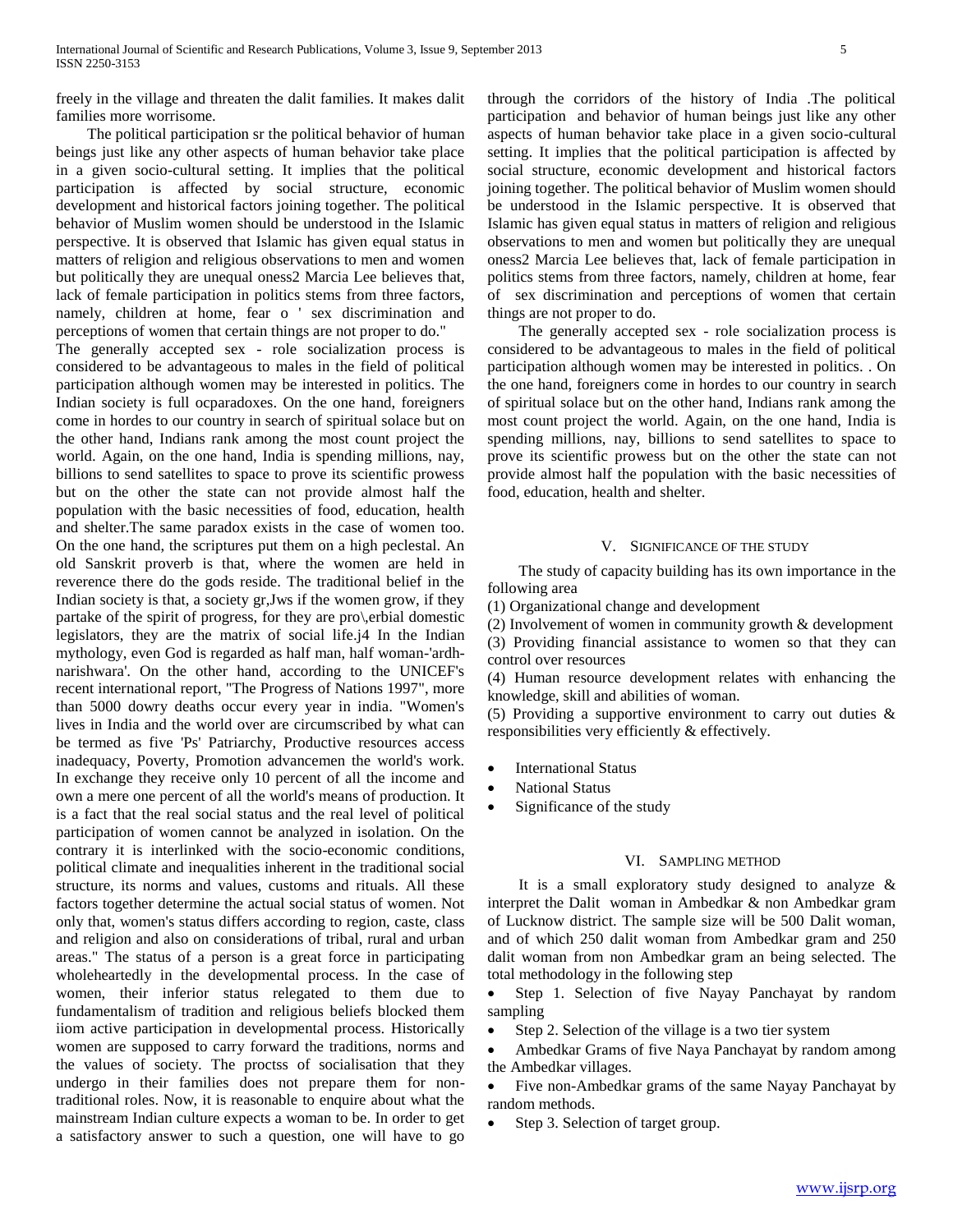Step 4. Preparation of questionnaires separately the following

i. Target group

- Step 5. Preparation of Interview schedule for the following:
- Govt. officials
- Magistrate
- Block development officer
- Panchayat secretary
	- Peoples Man/Men from society
- i. Members of parliament/assembly
- Block Pramukh
- Gram Pradhan

#### **Techniques Used:**

- Descriptive Statistics
- Kolmogrov- Smirnov Test
- Mann-Whitney U-test
- Large Sample test to compare proportions

Lastly after the completion of questionnaires an interview scheduled related will be prepared for analysis and interpretation of the fact. All the statistical method, technique will be applied as per requirement.

# **Analysis and Interpretation**

# **Objective 1: To analyze equal access in decision making**

This objective is analyze by considering two points in mind. These are:

- Independency to make decision for voting
- Independency to decide children treatment
- **On the basis of Independency to make decision for voting**

# **Chart 1: Distribution of Voting Independence in Ambedkar & Non-Ambedkar Grams**

Above chart represents that women of Ambedkar gram are more independent to cash their vote(100%), as compare to NonAmbedkar gram( 70%).

# **Table 1: Comparison of Voting Independence in Ambedkar & Non-Ambedkar Grams**

|                    | Voting Independence |    |              | Result      |
|--------------------|---------------------|----|--------------|-------------|
|                    | Yes                 | No | Significance |             |
| Ambedkar Grams     | 240                 | 10 |              |             |
|                    | (96)                |    | $<\!\!.0001$ |             |
| Non-Ambedkar Grams | 75ء                 |    |              | Significant |
|                    | (70)                |    |              |             |

This table shows that there is a significant difference in voting independence of Ambedkar & Non Ambedkargram. And women of Ambedkar Gram are more free to cash their votes according to their willingness.

# **On the basis of awareness about laws**

**Chart 1: Distribution of awareness about laws in Ambedkar & Non-Ambedkar Grams** 

Above chart represents that there is a very huge difference related to awareness about laws. At the same time we can see from above that women of Ambedkar gram are much more awared regarding this (240/250) as compare to NonAmbedkar gram (5/250).

# **Table 2: Comparison of Awareness about laws in Ambedkar & Non-Ambedkar Grams**

|                    | Awareness about laws run by<br>govt. |                | Significance | Result      |
|--------------------|--------------------------------------|----------------|--------------|-------------|
|                    | Yes                                  | N <sub>o</sub> |              |             |
| Ambedkar Grams     | 240                                  | 10             |              |             |
|                    | (.96)                                |                | < .0001      | Significant |
| Non-Ambedkar Grams |                                      | 245            |              |             |
|                    | .02)                                 |                |              |             |

This table shows that there is a significant difference in awareness about laws of Ambedkar & Non Ambedkargram. And women of Ambedkar Gram more knowledge of laws as compare to Non- Ambedkar.

#### **Objective To analyse equal access on political basis**

- Voting criteria( means do you vote or not)
	- Presence of Voter ID
- This objective is analyze by considering the following points: Reason for Voting
	- Enrollment of women's in political parties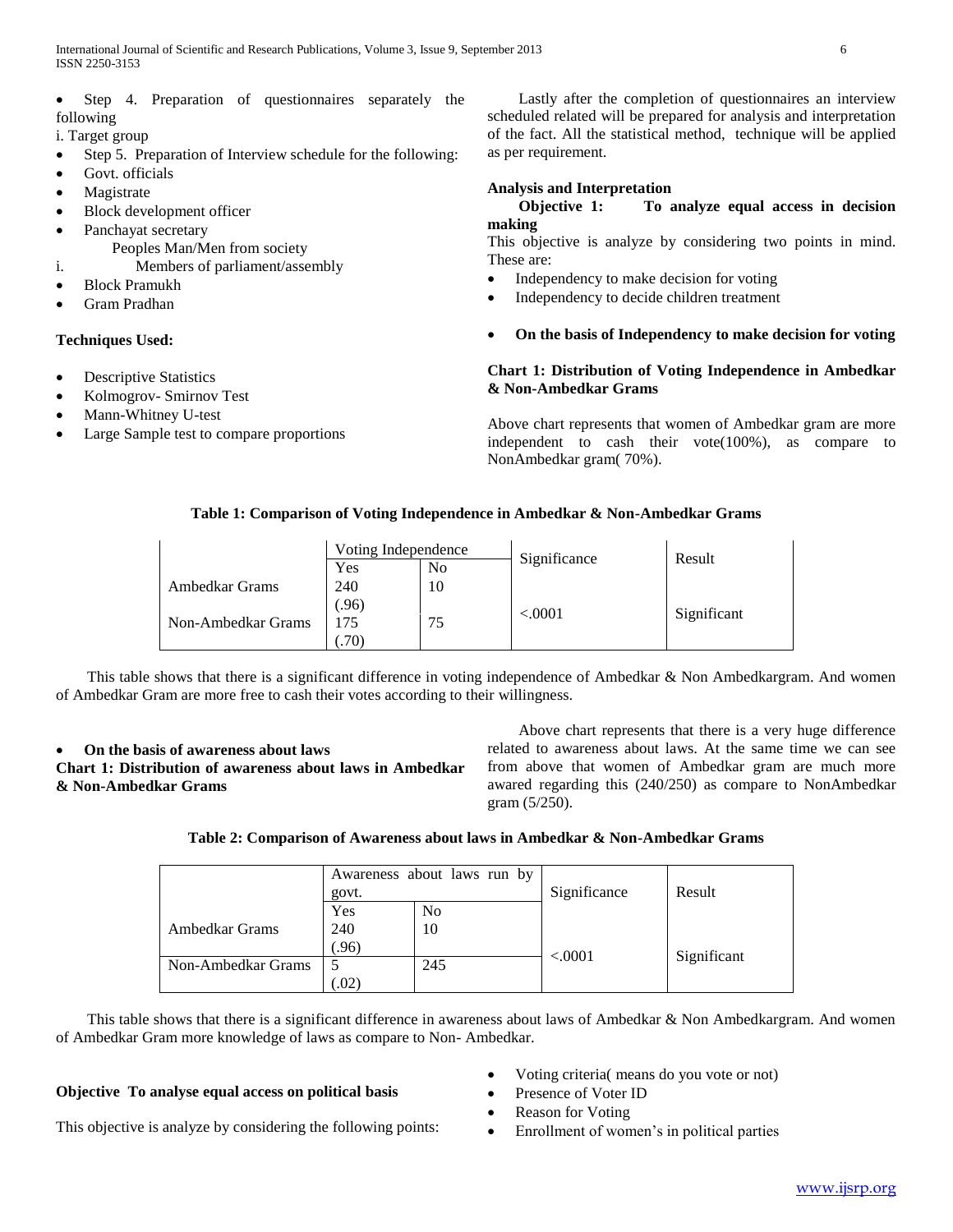International Journal of Scientific and Research Publications, Volume 3, Issue 9, September 2013 7 ISSN 2250-3153

- Knowledge about past political leader's
- **On the basis of Voting criteria( means do you vote or not)**

# **Chart 2: Distribution of women's vote in Ambedkar & Non-Ambedkar Grams**

Above chart represents that women of Ambedkar gram do more vote (99.6%), as compare to NonAmbedkar gram ( 62.8%).**Table 8: Comparison of proportion of women's vote in Ambedkar & Non-Ambedkar Grams** 

|                    | Voting |                |              |             |
|--------------------|--------|----------------|--------------|-------------|
|                    | Yes    | N <sub>0</sub> | Significance | Result      |
| Ambedkar Grams     | 249    |                |              |             |
|                    | .996)  |                |              |             |
| Non-Ambedkar Grams | 157    | 93             | < 0.0001     | Significant |
|                    | .628)  |                |              |             |

This table shows that there is a significant difference in proportion of women's vote in Ambedkar & Non Ambedkar gram. And women of Ambedkar Gram are voted more.

# **On the basis of Presence of Voter ID**

Above chart represents that approximately all of the women's of Ambedkar & NonAmbedkar have voter ID.

**Chart 3: Number of women's have voter ID in Ambedkar & Non-Ambedkar Grams** 

#### **Table 3: Comparison of proportion of women's having voter ID in Ambedkar & Non-Ambedkar Grams**

|                    | Voter ID |                | Significance | Result          |
|--------------------|----------|----------------|--------------|-----------------|
|                    | Yes      | N <sub>o</sub> |              |                 |
| Ambedkar Grams     | 249      |                |              |                 |
|                    | (.996)   |                | 0.1527       |                 |
| Non-Ambedkar Grams | 250      | υ              |              | Non-Significant |
|                    | (1.00)   |                |              |                 |

This table shows that there is no significant difference in proportion of women's having voter ID of Ambedkar & Non Ambedkar gram.

#### **On the basis of Reason for Voting**

Above chart shows the figures that represents reason to vote in both the grams. From above chart it is clear that most of the women's of Non-Ambedkar gram either vote for caste or govt, while of Ambedkar gram are vote for govt.

**Chart 3: Reason for voting of dalit women's of Ambedkar & Non-Ambedkar Grams** 

#### **Table 3: Comparison of proportion of women's vote for govt. in Ambedkar & Non-Ambedkar Grams**

|                    | Reason for voting |        | Significance | Result      |
|--------------------|-------------------|--------|--------------|-------------|
|                    | Govt.             | Others |              |             |
| Ambedkar Grams     | 247               |        |              |             |
|                    | (.988)            |        | < .0001      | Significant |
| Non-Ambedkar Grams | 132               | 116    |              |             |
|                    | .532)             |        |              |             |

This table shows that there is a significant difference in proportion of women's vote for govt. in Ambedkar gram as compare to Non Ambedkar gram. And women of Ambedkar Gram are voting more for govt(98.8%) as compare to Non Ambedkar gram (53.2%).

**On the basis of Enrollment of women's in political parties Chart 4: Distribution of Enrollment of women in political parties in Ambedkar & Non-Ambedkar Grams** 

Above chart represents that out of total women's who thinks that women should be enrolled in political parties 56% women's are of of Ambedkar gram & 44% 0f women's are of Non-Ambedkar gram.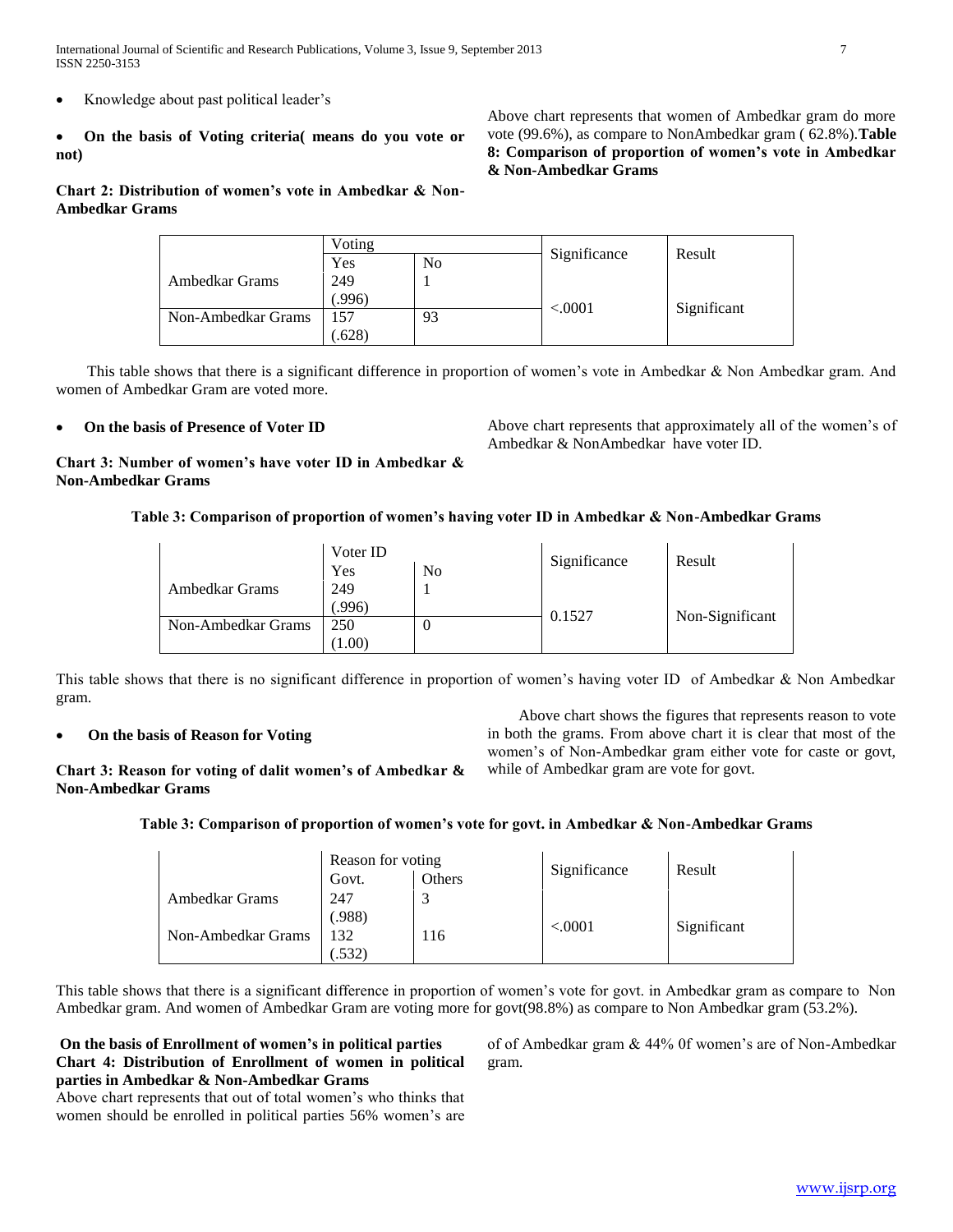|                    | Enrollment<br>political parties | of<br>women<br>1n | Significance | Result      |
|--------------------|---------------------------------|-------------------|--------------|-------------|
|                    | Yes                             | N <sub>0</sub>    |              |             |
| Ambedkar Grams     | 236                             | 14                |              |             |
|                    | (.94)                           |                   | < .0001      | Significant |
| Non-Ambedkar Grams | 185                             | 65                |              |             |
|                    | $.74^{\circ}$                   |                   |              |             |

# **Table 4: Comparison of proportion of women's think that women's should be enrolled in political parities**

This table shows that there is a significant difference in proportion of women's think that women's should be enrolled in political parties of Ambedkar & Non Ambedkargram. And women of Ambedkar Gram thinks more about this.

 **On the basis of knowledge of past political leaders Chart 5: Distribution of awareness about past political leaders in Ambedkar & Non-Ambedkar Grams** 

Above chart represents that out of total women's who have knowledge of past political leaders 64% women's are of Ambedkar gram & 36% 0f women's are of Non-Ambedkar gram.

# **Table 5: Comparison of proportion of women's having knowledge about past political leaders in Ambedkar & Non-Ambedkar Grams**

|                    | Knowledge about past political<br>leaders |                | Significance | Result      |
|--------------------|-------------------------------------------|----------------|--------------|-------------|
|                    | Yes                                       | N <sub>0</sub> |              |             |
| Ambedkar Grams     | 242                                       | 8              |              |             |
|                    | (.968)                                    |                | < 0.0001     |             |
| Non-Ambedkar Grams | 138                                       | 112            |              | Significant |
|                    | .552)                                     |                |              |             |

This table shows that there is a significant difference in proportion of women's having knowledge about past political leaders in Ambedkar & Non-Ambedkar Grams & is more in women's of Ambedkar grams.

**Chart 6 : Distribution of Employment type in Non-Ambedkar Grams** Above chart represents that only 8% of women of Ambedkar gram are regular employed.

## **Table 6: Comparison of Voting Independence in Ambedkar & Non-Ambedkar Grams**

|                    | Type of Employment |       |              | Result      |
|--------------------|--------------------|-------|--------------|-------------|
|                    | Regular            | Other | Significance |             |
| Ambedkar Grams     | 199                | 51    |              |             |
|                    | (.796)             |       |              |             |
| Non-Ambedkar Grams | 19                 | 231   | < .0001      | Significant |
|                    | (076)              |       |              |             |

This table shows that there is a significant difference in proportion of women's regularly employed. In Ambedkar & Non-Ambedkar Gram & is more in Ambedkar grams.

## **On the basis of Mode of Communication**

Above chart represents the mode of communication in both the grams. We can see that mobiles are frequently used in both the grams.

**Chart 7: Distribution of Mode of Communication in Ambedkar & NoAmbedkar Grams**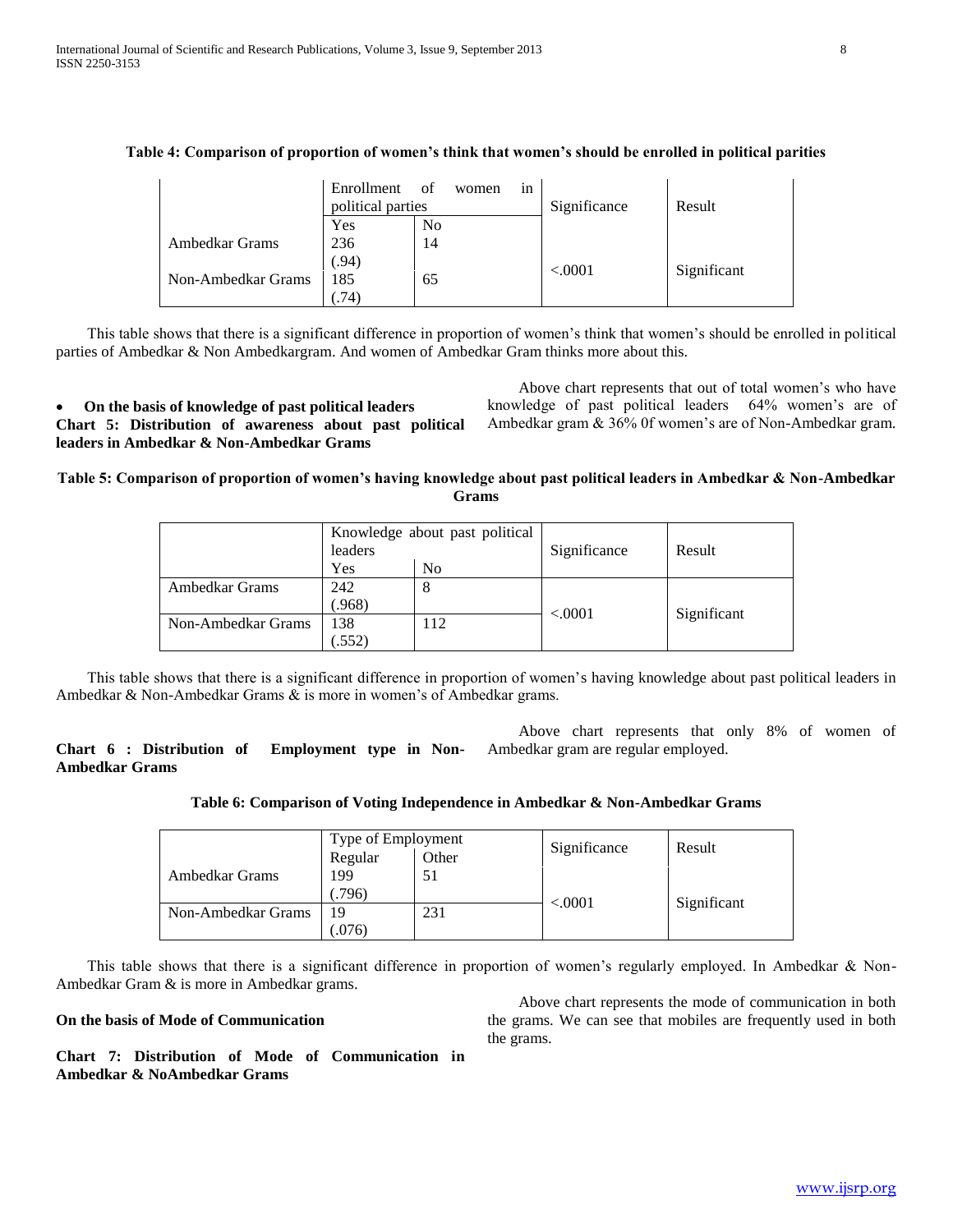|                    | Landline  |                |              | Result          |
|--------------------|-----------|----------------|--------------|-----------------|
|                    | Yes       | N <sub>0</sub> | Significance |                 |
| Ambedkar Grams     | 44 (.176) | 206            |              |                 |
| Non-Ambedkar Grams | 48        | 202            | 0.298        | Non-Significant |
|                    | .192)     |                |              |                 |

#### **Table 7: Comparison of Land Line users in Ambedkar & Non-Ambedkar Grams**

This table shows that there is no significant difference in landline users of Ambedkar & Non Ambedkargram.

## **Table 8: Comparison of Mobile users in Ambedkar & Non-Ambedkar Grams**

|                    | Mobile |     |              |                 |
|--------------------|--------|-----|--------------|-----------------|
|                    | Yes    | No  | Significance | Result          |
| Ambedkar Grams     | 83     | 167 |              |                 |
|                    | .33)   |     | 0.105        |                 |
| Non-Ambedkar Grams |        | 179 |              | Non-Significant |
|                    | .28)   |     |              |                 |

This table shows that there is no significant difference in mobile users of Ambedkar & Non Ambedkar gram.

#### **Table 9: Comparison of Internet users in Ambedkar & Non-Ambedkar Grams**

|                    | Internet |     |              |                 |
|--------------------|----------|-----|--------------|-----------------|
|                    | Yes      | No  | Significance | Result          |
| Ambedkar Grams     | 69       | 181 |              |                 |
|                    | (.138)   |     | .2483        |                 |
| Non-Ambedkar Grams | 56       | 194 |              | Non-Significant |
|                    |          |     |              |                 |

This table shows that there is no significant difference in Internet users of Ambedkar & Non Ambedkar gram.

#### **Table 10: Comparison of Voting Independence in Ambedkar & Non-Ambedkar Grams**

|                    | Can Write      |     |              |             |
|--------------------|----------------|-----|--------------|-------------|
|                    | Yes            | No  | Significance | Result      |
| Ambedkar Grams     | 232            | 18  |              |             |
|                    | (.928)         |     | < .0001      | Significant |
| Non-Ambedkar Grams | 73             | 177 |              |             |
|                    | $.292^{\circ}$ |     |              |             |

This table shows that there is a significant difference in proportion of women's that can write in Ambedkar & Non-Ambedkar Grams & is more in Ambedkar gram.

# VII. RESULT & DISCUSSION

.

The result of the study have been presented in the previous chapter In this chapter an attempt will be made to discuss an interpret the findings of the present investigation. The research plan was to study the Capacity Building of dalit women in Lucknow district: A case study in BKT block. Data was subjected to suitable statistical analysis and the findings are discussed on the basis of hypothesis formulated for the research study. The result supported the henotheist relationship the study was based on comparative analysis between Ambedkar gram and non Ambedkar gram. Firstly the analysis was done on the basis of basic characteristics of dalit women and it was found

#### **Comparison of Ambedkar & Non-Ambedkar Gram**

#### **On the basis of social, educational, economical, decision making, healthcare etc.**

On the basis of collected data an analysis had performed. At 5 % level of significance the following conclusions are drawn:

 There is a significant difference in voting independence of Ambedkar & Non Ambedkar grams. And women of Ambedkar Gram are more free to cash their votes according to their willingness.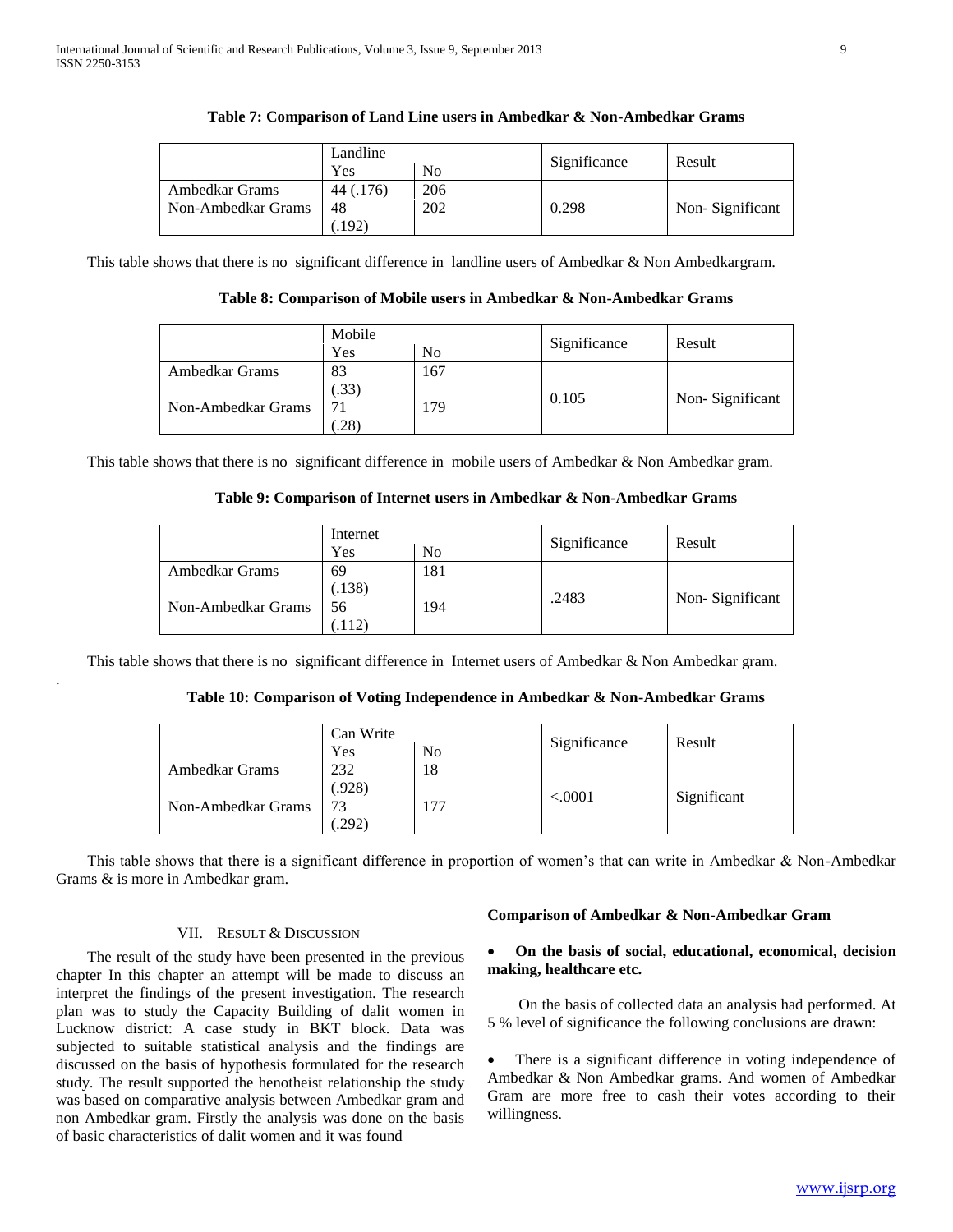There is no significant difference in Independency related to make decision about Children treatment's **of** Ambedkar & Non Ambedkar gram.

 There is no significant difference regarding awareness about benefits of BPL families in Ambedkar & Non Ambedkargram.

 There is a significant difference in awareness level for schemes framed to socially disadvantageous families in Ambedkar & Non Ambedkargram. And women of Ambedkar Gram are more aware.

 There is a significant difference related to healthcare awareness of Ambedkar & Non Ambedkargram. And women of Ambedkar Gram are more aware about healthcare as compare to women of Non-Ambedkar Gram

 There is a significant difference in proportion of women believed that women education is more important in Ambedkar & Non Ambedkargram. And women of Ambedkar Gram are more aware about women's education.

 There is a significant difference in awareness about laws of Ambedkar & Non Ambedkargram. And women of Ambedkar Gram more knowledge of laws as compare to Non- Ambedkar.

 There is a significant difference in proportion of women's vote in Ambedkar & Non Ambedkar gram. And women of Ambedkar Gram are voted more.

 There is no significant difference in proportion of women's having voter ID of Ambedkar & Non Ambedkar gram.

 There is a significant difference in proportion of women's vote for govt. in Ambedkar gram as compare to Non Ambedkar gram. And women of Ambedkar Gram are voting more for govt. (98.8%) as compare to Non Ambedkar gram (53.2%).

 There is a significant difference in proportion of women's think that women's should be enrolled in political parties of Ambedkar & Non Ambedkargram. And women of Ambedkar Gram think more about this.

 There is a significant difference in proportion of women's having knowledge about past political leaders in Ambedkar & Non-Ambedkar Grams & is more in women's of Ambedkar grams.

 There is a significant difference in Average number of earning members of women's in Ambedkar gram & Non-Ambedkar Grams & is more in women's of Ambedkar grams.

 There is a significant difference in Average number of days women's employed in Ambedkar gram & Non-Ambedkar Grams & it's found that women's of Ambedkar grams are employed for more days.

 There is a significant difference in proportion of women's having Agricultural land in Ambedkar & Non-Ambedkar Grams & Is more in Ambedkar grams.

 There is a significant difference in proportion of women's having Agricultural land in Ambedkar & Non-Ambedkar Grams & Is more in Ambedkar grams.

• There is no significant difference in proportion of computer users of Ambedkar & Non Ambedkar grams.

 There is a significant difference in proportion of women's having income level more than 4000 Rs. in Ambedkar & Non-Ambedkar Gram & is more in Ambedkar grams.

 There is a significant difference in proportion of women's regularly employed. In Ambedkar & Non-Ambedkar Gram & is more in Ambedkar grams.

 There is no significant difference in landline users of Ambedkar & Non Ambedkargram.

 There is no significant difference in mobile users of Ambedkar & Non Ambedkar gram.

 There is no significant difference in Internet users of Ambedkar & Non Ambedkar gram.

 There is a significant difference in Healthcare awareness of Ambedkar & Non Ambedkar gram and is more in women of Ambedkar Gram.

 There is a significant difference in proportion of women's having vaccination card in Ambedkar & Non-Ambedkar Grams and is more in Ambedkar grams. It can also see that still there is a need to increase this ratio.

 There is no significant difference in **Awareness about Pulse polio drop** of women's of Ambedkar & Non Ambedkargram.

 There is a significant difference in proportion of women's aware about National Health Policies in Ambedkar & Non-Ambedkar Grams & is more in Ambedkar grams..

 There is no significant difference in proportion of women's thinks health awareness is must in Ambedkar & Non-Ambedkar Gram**s.**

 There is a significant difference in proportion of women's ever attendant school in Ambedkar & Non-Ambedkar Grams & is more in Ambedkar gram.

 There is a significant difference in Availability of school in Ambedkar & Non Ambedkar gram & is more in Ambedkar Gram.

• There is a significant difference in distance of school from residence in Ambedkar & Non-Ambedkar Grams & in Ambedkar gram all the schools are within range of <2Km.

 There is a significant difference in proportion of people thinks that Education is more important for women in Ambedkargram & Non-Ambedkar Grams & is more in Ambedkar gram.

 There is no significant difference in proportion of people thinks that Education is necessary for women in Ambedkar gram & Non-Ambedkar Grams.

On the basis of above results we can clearly see that either Dalit women's of Ambedkar & Non-Ambedkar grams have equal rights, facilities & awareness level related to healthcare, children's future, education, income etc. or Dalit Women's of Ambedkar gram have more facilities & awareness. Thus Condition of Ambedkar grams are said to be more improved as compare to Non-Ambedkar grams on the basis of health, income, education, decision making & political rights.

Apart from the sign of rise in living conditions of Ambedkar grams, there is still a need to pay more attention on several issues like:

Voting Independence is still low in Non-Ambedkar grams

 Awareness related to benefits for Below Poverty Line Families

 To aware women's related to importance of women's education

 Awareness level about laws is very low in Non-Ambedkar gram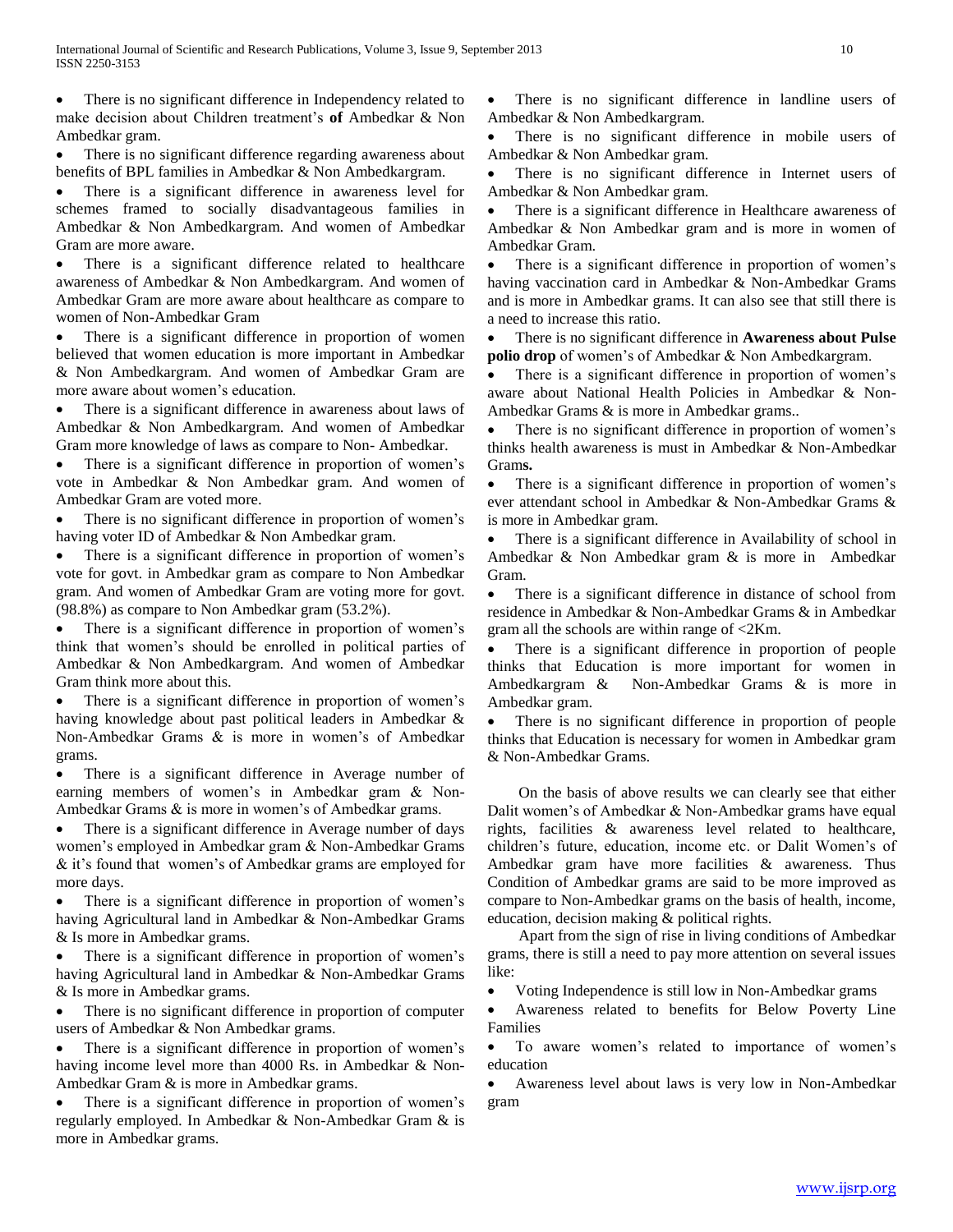#### VIII. LIMITATION AND SUGGESTIONS

Like several other studies in other sciences the present study has also certain constraints the data is restricted BKT block of Lucknow region. The study could have being done on different levels of dalits women in Ambedkar and Non Ambedkar gram. The Psychographic variable where not study which may have affected the result. It is believed that lake of attention to moderate variable constitute a major limitation of earlier research in this area.

In a move that will lead to empowerment of Dalit women in Uttar Pradesh, the Mulayam Singh government has decided to enroll Dalit women in the Prantia Rakshak Dal. The Prantiya Rakshak Dal (PRD) is a statelevel protection force that is usually deployed to maintain law and other in villages, in large congregations like the Kumbh Mela and during elections. The strength of the PRD force in UP is 24,000 and PRD jawans are sent for refresher training every three years. This will be the first time that women will get a chance to be a part of the PRD which, till now, is an all male force. The state government has now cleared the way for enrolment of more than 500 Dalit women in the PRD and recruitment will begin shortly from the district to the block level. Talking to this newspaper on Saturday, a senior official of the PRD department said, "This is being done for the first time to empower Dalit women in the age group of 20 to 30. Under the gender budgeting programme, nearly 30 per cent of the PRD force will comprise of women. In the coming assembly elections, people will see Dalit women dressed in khaki PRD uniforms deployed at polling booths". The state government believes that this decision will not only instill confidence in Dalit women but will also take them away from traditional menial jobs.

#### **REFERENCES**

- [1] Aimers Jenny and Walker Peter (2003) Structures and Strategies: A narrative analysis of eleven community organisations in Otago Dept of Community and Fanily Studies, University of Dunedin, Otago
- [2] Anglin Roland V (2004) Building the Organisations that Build Communities US Dept of Housing and Urban Development
- [3] Boris Elizabeth T (1999) "The Non-profit Sector in the 1990s" in Clotfelter Charles T and Ehrlich Thomas (Eds) Philanthropy and the Non-profit Sector, Indiana University Press, Bloomington.
- [4] Boris Elizabeth T (2001) 'Next Steps for Building Capacity in Non-profit Organisations' in De Vita Carol J and Fleming Cory (2001) Building Capacity in Non-profit Organizations The Urban Institute, Washington
- [5] Bornstein David (1998) "Changing the world on a shoestring" in Atlantic Monthly Vol 281, No. 1, pp34-39
- [6] Chapman Michael and Kirk Karryn (2001) Lessons for Community Capacity Building: A Summary of Research Evidence Research Dept, Scottish Homes, Edinburgh
- [7] Community Engagement Team (2002) National Standards for Community Engagement Communities Scotland, Edinburgh
- [8] Community Sector Taskforce various newsletters and media alerts downloaded from http://www.nzfvwo.org.nz/cst/
- De Vita Carol J and Fleming Cory (2001) Building Capacity in Non-profit Organizations The Urban Institute, Washington
- [10] Eames Malcolm Ed. (2002) Sustainable Development and Social Inclusion Joseph Rowntree Foundation, York, York Publishing Services Ltd
- [11] Eames Penny (2006) Cultural Well-being and Cultural Capital PSE Consultancy, Waikanae
- [12] Family and Community Services (2005) "Building Organisational Capacity in the Community and Voluntary Sector: A Summary on Needs and

Opportunities" downloaded from www.familyservices.govt.nz/documents/our-work/communitydevelopment/building-capacity on 26 June 2006

- [13] Johnson Sherrill (2000) Social Entrepreneurship Canadian Centre for Social Entrepreneurship
- [14] Kretzmann John Pand McKnightJohn L(2005)Discovering CommunityPower:Aguideto mobilising localassetsand yourorganisationscapacityAsset-BasedCommunity DevelopmentInstitute, Northwestern University, Illinois
- [15] McpheePenelopeand BareJohn (2001)'Introduction'in DeVitaCarolJandFleming Cory(2001)Building Capacityin NonprofitOrganizationsTheUrbanInstitute, Washington
- [16] NewZealand CouncilofSocialServicesNetworkNews2006Issuesdownloadedfromwww.nz coss.co.nz
- [17] OfficefortheCommunityand VoluntarySector(2005)Studyofthenonprofitsectordownloaded fromwww.ocvs.govt.nzFebruary 2006
- [18] RosierP(2005)Mentoring, Coaching and Beyond in theCommunitySectorNewZealand Federation of Welfare Organisations, Wellington
- [19] Salamon LesterM, SokolowskiS. Wojciech and ListRegina(2003)GlobalCivilSociety:An
- OverviewCentreforCivilSocietyStudies, JohnHopkinsUniversity,Baltimore [20] SectorDevelopmentPolicyTeam(2004)ChangeUp:CapacityBuilding and
- InfrastructureFrameworkfortheVoluntaryand CommunitySectorUnited Kingdom Home Office, London
- [21] Cooperrider, D.L. and D. Whitney. Appreciative Inquiry, A Constructive Approach to Organization Development and Social Change. Materials a workshop for consultants and leaders of change. Corporation for
- [22] Positive Change, Taos, New Mexico.
- [23] Cooperrider, D.L. and S. Srivastva. Appreciative Inquiry in Organizational Life, Research, in Organizational
- [24] Change and Development, Vol. 1, 1987.
- [25] Freedman, L. Human Rights and Women's Health, from Women and Health, M. Goldman and M. Hatch, eds.
- [26] Academic Press, 1999.
- [27] Freedman, L. Reflections on Emerging Frameworks of Health and Human Rights, from Health and Human
- [28] Rights, J.M. Mann, et al. (eds.).
- [29] G. John and K. Bharua. Unpublished paper Conceptual Framework for Facilitation of Personal
- [30] Transformation, 2000.
- [31] Goleman, Daniel. Emotional Intelligence. New York: Bantam, 1995.
- [32] Goleman, Daniel. Working with Emotional Intelligence. New York: Bantam, 1998.
- [33] Haq, Mahbub ul. Human Development in South Asia. Karachi: Oxford University Press, 1997.
- [34] Levinson, F.J. How are we doing in international nutrition? Paper presented at XVIII IVACG Meeting, Cairo,
- [35] Egypt, 1997.
- [36] Liebler, C.J. Getting Comfortable with Appreciative Inquiry, Global Social Innovations, Summer 1997.
- [37] Maine, D. Safe Motherhood Programs: Options & Issues. New York: Columbia University, 1991.
- [38] Maine, D. and Rosenfield, A. The Safe Motherhood Initiative: Why Has it Stalled? American Journal of Public
- [39] Health, April 99;480-482.
- [40] Maine, D., et al. The Design and Evaluation of Maternal Mortality Programs, New York: Columbia University, 1997.
- [41] Mavalankar, D.V. Review of the SM Programme in India in the context of Reproductive Health, Paper prepared
- [42] for ICPD +5 Meeting, The Hague, 1999.
- [43] Pradhan, Ravi. Who is accountable for the most precious assets? Unpublished paper, December 1999.
- [44] Senge, Peter, et al. Dance of Change, New York: Doubleday, 1999.